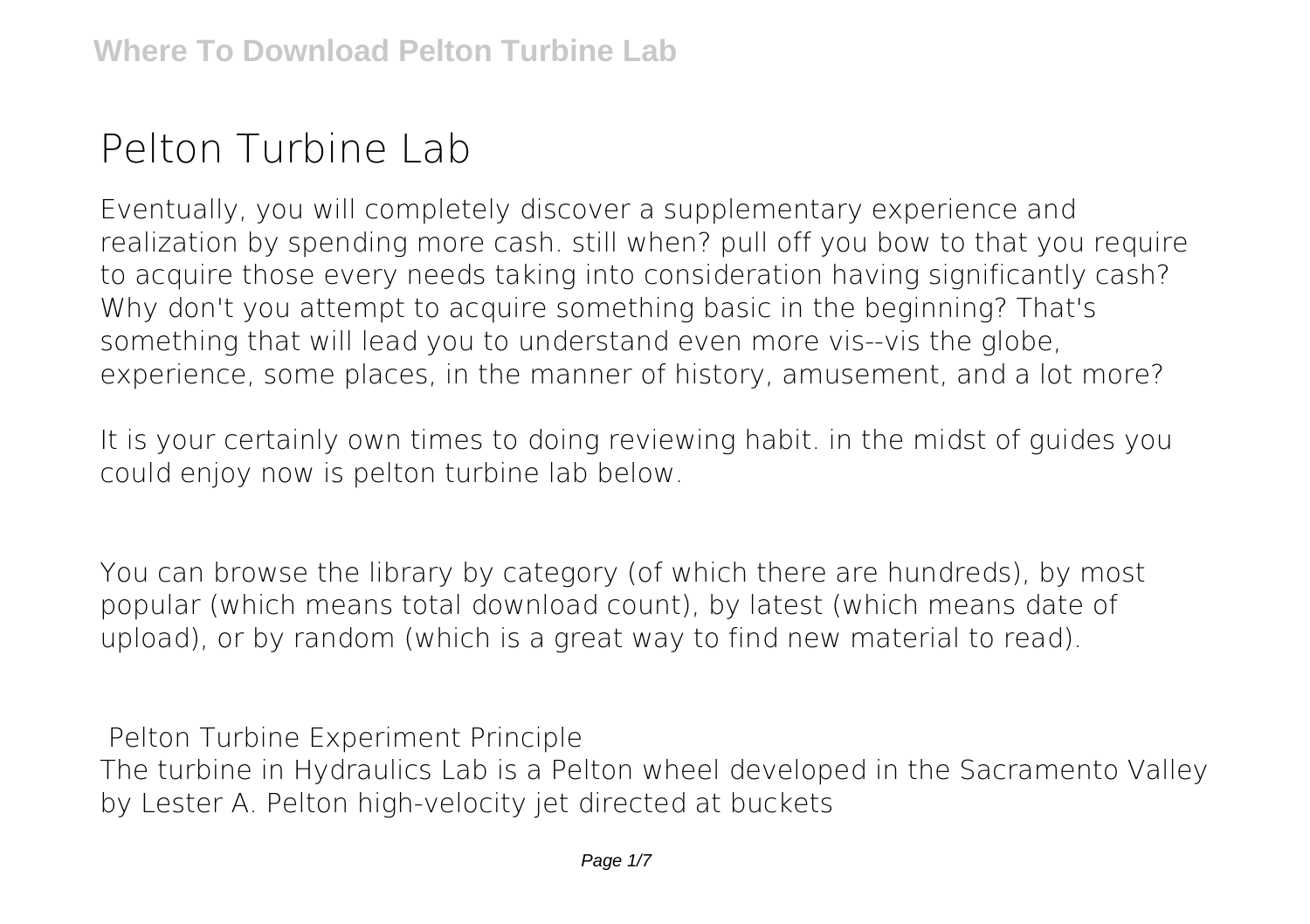**Load test On Pelton Wheel Lab Experiment : Fluid Mechanics Lab Lectures** Pelton Wheel Turbine is an impulse or a constant pressure water turbine. In this case water head is very high. Pelton wheel consists of a wheel called rotor. The rotor of the turbine consists of a circular disc with a number of double spoon shaped buckets evenly distributed over the periphery.

**(DOC) The Pelton Wheel Experiment | Dickens Mimisa ...** Hydraulic Efficiency for Pelton Wheel Watch More Videos at:

https://www.tutorialspoint.com/videotutorials/index.htm Lecture By: Er. Himanshu Vasishta, Tutori...

## **PERFORMANCE TEST OF AN IMPULSE TURBINE**

The Pelton turbine is a free-jet turbine which converts the pressure energy of the water into kinetic energy entirely in the control device. As the complete pressure difference is reduced exclusively in the nozzle, the pressure is constant in the impeller. The turbine is also known as a constant pressure turbine.

#### **PELTON TURBINE TEST - depo.btu.edu.tr**

The water turbines converts the energy possesed by the water to mechanical energy. Pelton turbine (or Pelton wheel), an impulse turbine, is one of the wellknown type of water turbines. 3. THEORY In the impulse turbines, the total head available is first converted into the kinetic energy. This is usually accomplished in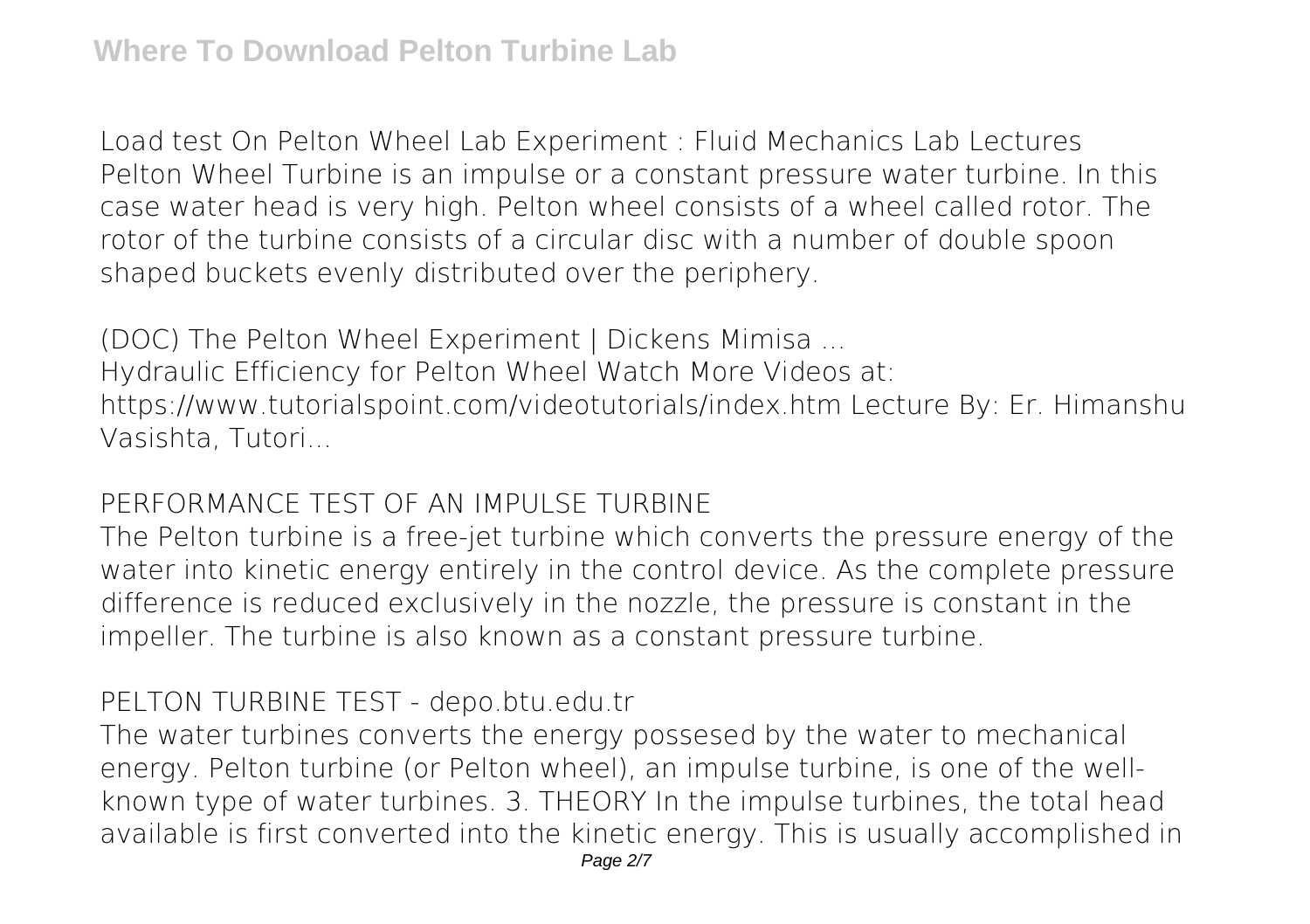one or more nozzles.

**Experiments on Performance of Pelton Turbine - Labmonk** Isoefficiency curve for a laboratory-scale Pelton turbine. Under ideal conditions, the maximum hydraulic power generated is about 85%, but experimental data shows that Pelton turbines are somewhat less efficient (approximately 80%) due to windage, mechanical friction, backsplashing, and nonuniform bucket flow.

**Pelton Turbine Evaluation - engineering.uiowa.edu**

INTRODUCTION: The Pelton wheel turbine is a tangential flow impulse turbine. The water strikes the bucket along the tangent of the runner. The energy available at the turbine is only kinetic energy. This turbine is used for high head and is named after the American engineer Lester Pelton.

**PELTON WHEEL TURBINE - Sacramento State**

Pelton Turbine is a Tangential flow impulse turbine in which the pressure energy of water is converted into kinetic energy to form high speed water jet and this jet strikes the wheel tangentially to make it rotate. It is also called as Pelton Wheel. Parts and Their Functions of Pelton Turbine

**(PDF) Experiment No. 1 PERFORMANCE OF PELTON WHEEL TURBINE ...** a simple description and explanation of the theory behind the operation of a pelton Page 3/7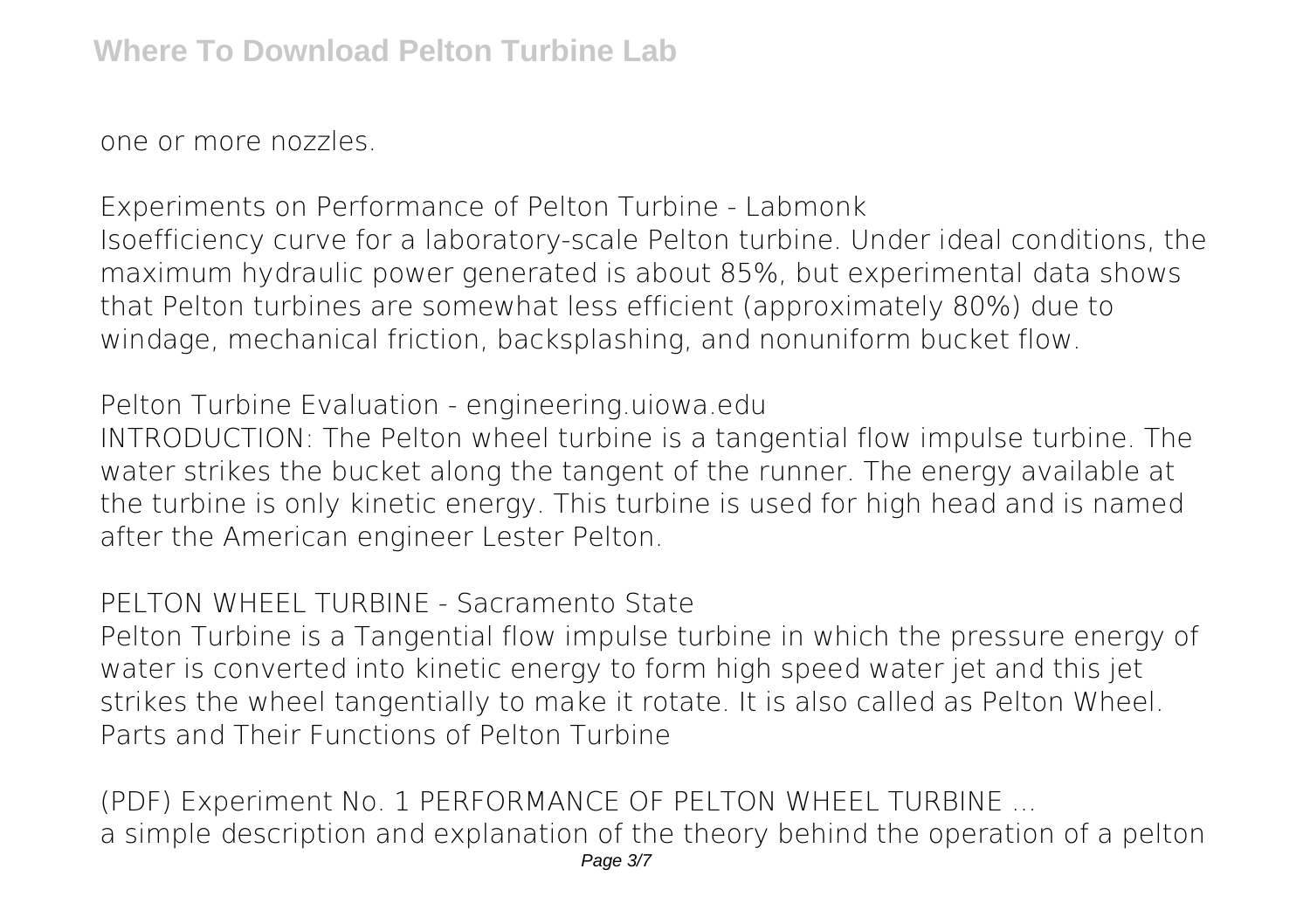wheel

**Pelton Turbine – Parts, Working and Design Aspects** impulse turbine is called a Pelton Wheel. A small Pelton wheel is set up in the laboratory. This turbine has all the elements of full scale turbines. The impulse turbine has two main features making it desirable for a laboratory demonstration. First, the student can readily see the flow and how the turbine operates.

**Pelton Turbine Lab | Turbine | Speed - Scribd** PELTON WHEEL TURBINE LAB PURPOSE: The main purpose of this lab is to measure PROCEDURE: Set the driving pressure at a low level. PELTON WHEEL TURBINE LAB PURPOSE: The main purpose of this lab is to measure the power output of a Pelton Wheel turbine and to

**Pelton Turbine Lab**

1 Experiment 6 Memorial University of Newfoundland Faculty of Engineering and Applied Science Fluid Mechanics Laboratory HYDRAULIC TURBINE LAB PELTON WHEEL TURBINE Objective The performance characteristics of a Pelton wheel hydraulic turbine are to be determined. Specifically, torque and power are to be presented as a function of turbine speed.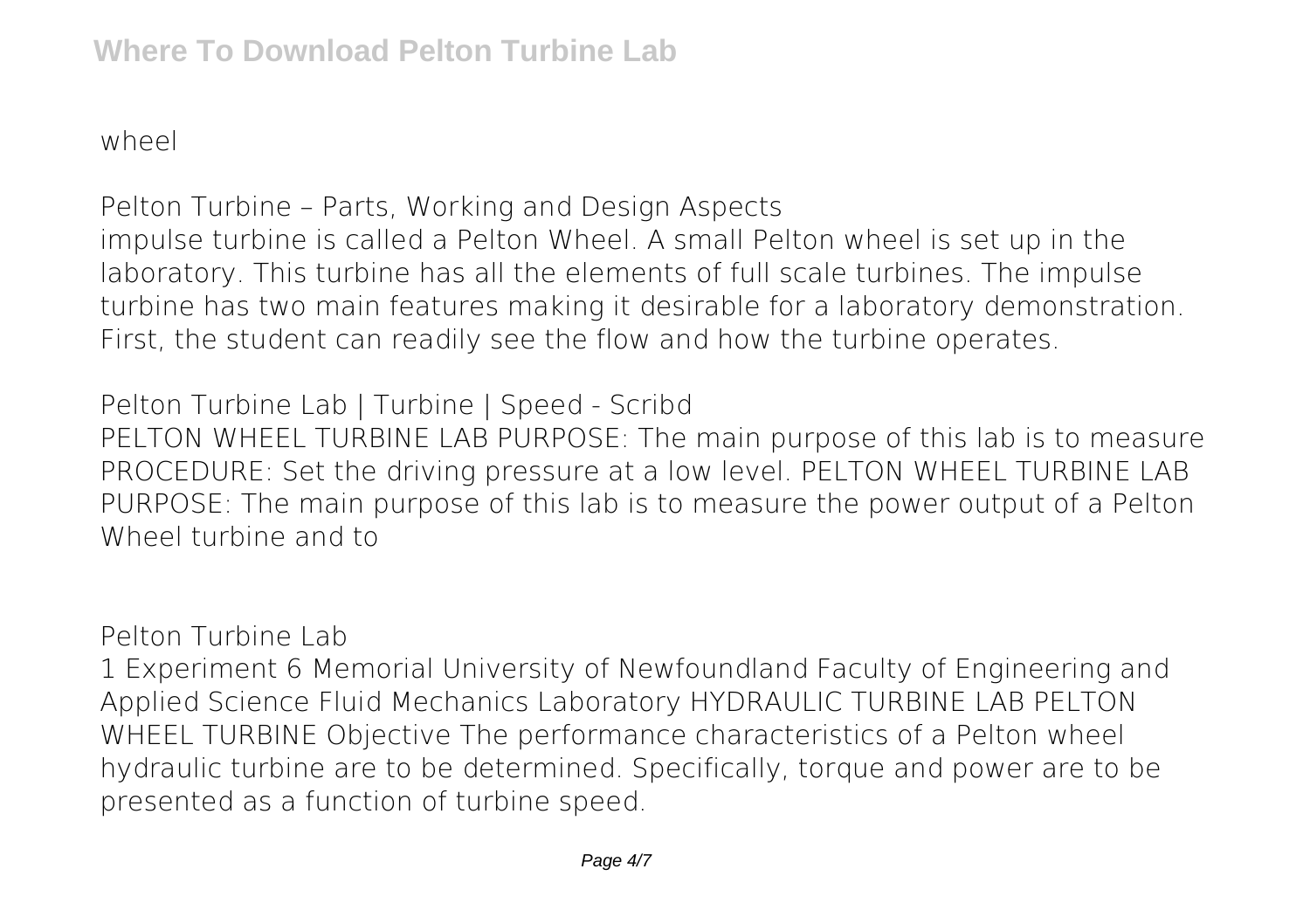**Pelton Turbine - lab - Memorial University of Newfoundland** PELTON WHEEL TURBINE LAB PURPOSE: The main purpose of this lab is to measure the power output of a Pelton Wheel turbine and to compare this to the theoretical power output. Another purpose of the lab is to check turbine scaling laws.

**Educational Lab Teaching Equipment Hydraulics Pelton and ...**

A Pelton wheel is an impulse -type water turbine invented by Lester Allan Pelton in the 1870s. The Pelton wheel extracts energy from the impulse of moving water, as opposed to water's dead weight like the traditional overshot water wheel.

**PELTON WHEEL TURBINE LAB PURPOSE: The main purpose of this ...**

Pelton turbine is a tangential flow hydraulic impulse turbine in which water jet hits the bucket on a wheel, and it is used in the hydroelectric power plant for electricity generation purpose. The total available head is first converted into kinetic energy through one or more nozzles in the impulse turbines.

**Pelton Turbine Report | Turbine | Machines** Academia.edu is a platform for academics to share research papers.

**Pelton wheel experiment - SlideShare**

Isoefficiency curve for a laboratory-scale Pelton turbine Under ideal conditions the maximum power generated is about 85%, butexperimental data shows that Pelton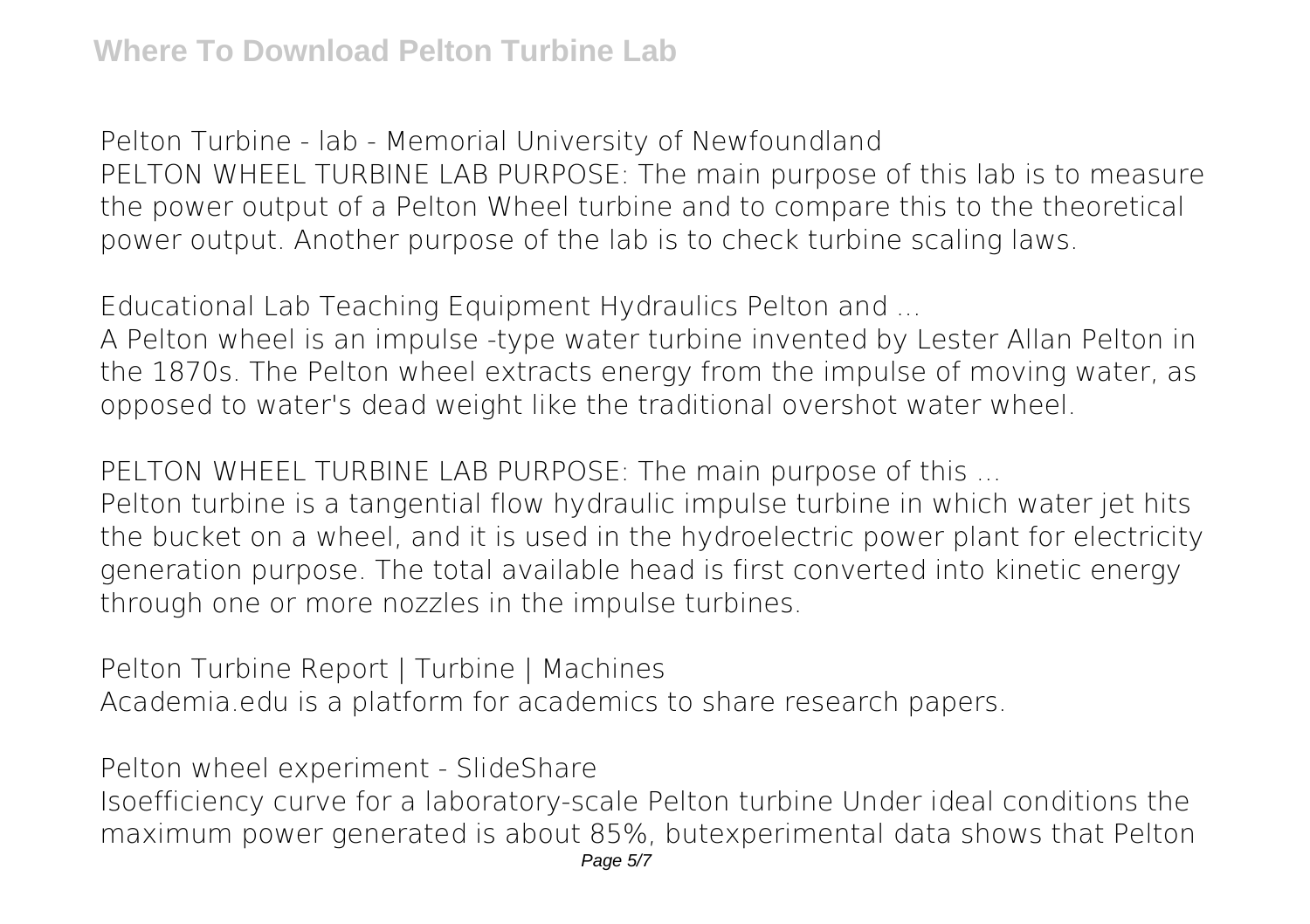turbine are somewhat less efficient (approximately 80%) due to windage, mechanical friction, backsplashing, and nonuniform bucket flow.

**Hydraulic Efficiency for Pelton Wheel**

The pelton wheel turbine is comprised of three basic components that include the stationary inlet nozzle, the runner and the casing. The multiple buckets form the runner. They are mounted on a rotating wheel. They are shaped in a manner that divides the flow in half and turn in a velocity vector that is nearly 180degrees.

## **PELTON TURBINE EXPERIMENT**

Load test On Pelton Wheel Lab Experiment : Fluid Mechanics Lab Lectures ... pelton turbine pelton wheel for sale hydroelectric generator pelton wheel generator hydro generator

**LAb Manual | PELTON TURBINE - Engineering Tutorials**

The Pelton Turbine is a hydraulic 'impulse' turbine, in which one or more water jets hit 'buckets' on a wheel. The force produced by the jet impact at right angles to the buckets generates a torque that causes the wheel to rotate, thus producing power.

Copyright code : [deacf85ec1dac8fa98d1ac4abc1c798c](/search-book/deacf85ec1dac8fa98d1ac4abc1c798c)